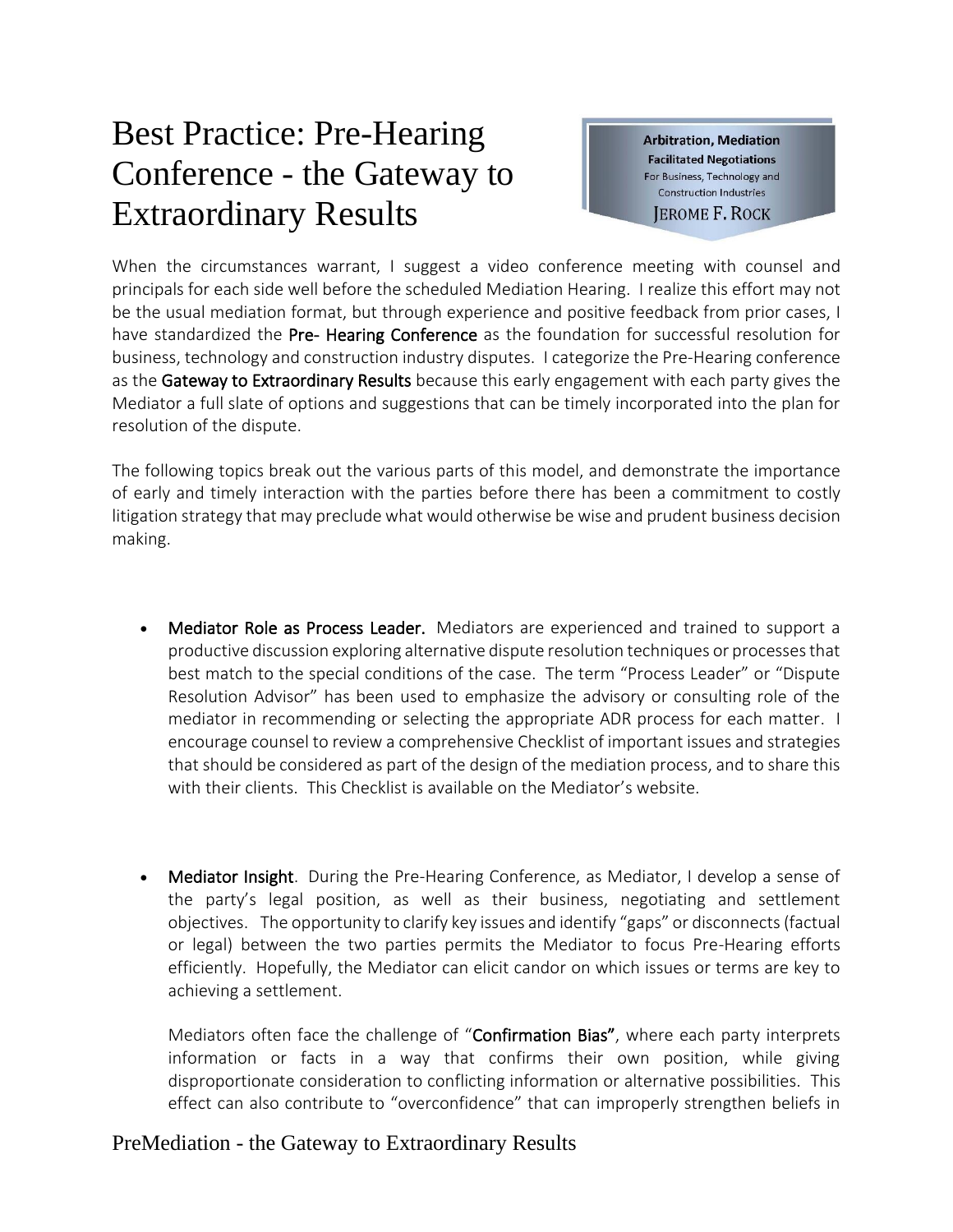the face of contrary evidence and creates an inability to logically evaluate the risk associated with the opposite side of an argument. If these issues are identified and addressed early during the Pre-Hearing conference, the Mediator can mitigate the deeply entrenched beliefs and extreme disagreements, paving the path for negotiation and compromise.

• Mediator as Problem Solver. My background as an engineer and former business executive reinforce my role as problem solver in Mediation. I am comfortable asking probing or challenging questions, suggesting strategies, making recommendations and exploring options.

I have suggested Two-Step Hearings, where the first session is designed for information exchange and discussion in a video conference room setting among the technical or project staffs for both parties, and the follow-on session is reserved tor the executives who complete the negotiation and compromise having the benefit of the extensive technical interaction.

When technical or factual issues can benefit from experts, I have found it effective for the parties to share the cost of a jointly retained expert to be used "For Mediation Purposes Only". I have assisted in identifying and selecting the expert, agreeing on the scope of the investigation and using this as the foundation for negotiation during the Mediation Process.

As Mediator, I also explore interest-based factors such as existing or prospective business relations and the chance to resolve disputes that may be outside the scope of the current litigation, referred to as "expanding the boundaries" of the settlement discussions.

With the cooperation of the parties, the Mediator can act as a discovery facilitator, exchanging requests for information, maintaining schedules and resolving pre-hearing issues. Because the Pre-Hearing conference is conducted in advance of the formal Hearing, the Mediator can suggest options for compromise or settlement, or advance "trial balloons". The parties then have sufficient time to evaluate and react to these suggestions before the Hearing. These new ideas are often key parts of the mediated settlement.

• Building the Relationship of Trust. This Pre-Hearing session is an important first step in establishing a relationship of trust and reinforces the client's expectation that the Mediator will be diligent in assisting the parties as they arrive at the fair resolution to the dispute. I have found that if both parties are confident with me as the Neutral, their commitment to the Process is significantly enhanced, thereby improving the likelihood of an acceptable settlement.

## PreMediation - the Gateway to Extraordinary Results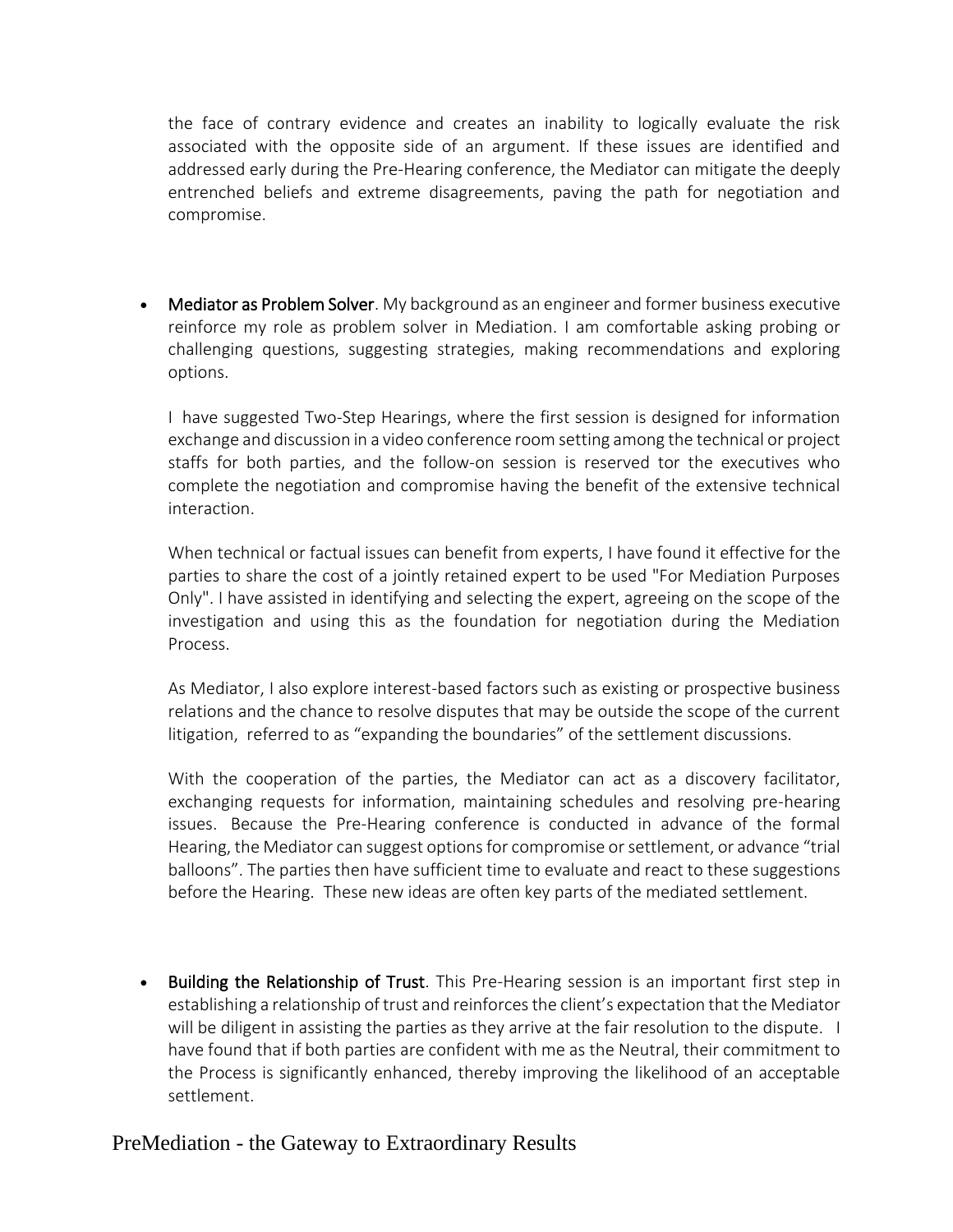• Encouraging Discussion and Enforcing Decorum. There are times when one side will feel intimidated by the strong or assertive personality of the other party or their attorney and prefer to avoid face to face contact even at a video conference Hearing. Anger or feelings of breach of trust may also prompt the reaction to avoid personal contact, even if the contact is virtual.

An equally powerful factor that that sometimes undermines a productive Mediation Hearing, is an attorney's preference for "caucus only" mediation sessions. The "caucus only" format requires each party to tell the Mediator their demand and expect the Mediator to relay this message convincingly to the other side. This shuttle back and forth is often a poor substitute for direct communication and undermines the perceived neutrality of the Mediator.

Based on my meeting with parties during the Pre-Hearing conferences, I often suggest that the formal Mediation Hearing use the "Joint Session" format, where all participants meet "face to face" in the same video conference. I am forceful in maintaining this dignified and safe conference room environment. When it is necessary, the parties can confer with their counsel in the private Break-Out Rooms.

- Providing Principals with the Day in Court catharsis. In mediation it is sometimes important to give a party the opportunity to fully vent their position, display their anger, their commitment to fairness, etc., their "day in court" catharsis. A party may genuinely want to issue an apology or explain the reason for their behavior or conduct. At the other end of the spectrum, an apology or sincere expression of regret may be an important component of a mutually agreeable resolution to the dispute. Likely, this is the closest a Principal will ever come to the drama of a courtroom like situation. I can deal with this anxiety and assure the principals that I will strictly enforce ground rules and maintain professional decorum during any face to face encounter. In a sense I agree to protect the principal from the discomfort of the necessary interface, and thereby build on that relationship of Trust that then permits the mediation process to continue.
- Tangible Return on Best Practice. There is an immediate return on your investment in the Pre-Hearing Conference; at the least, the time you spend in the actual Hearing can be substantially reduced, and you and your client are much better prepared to achieve your Mediation objectives. The Pre-Hearing conference also eliminates the frustration of waiting impatiently in separate conference rooms while the Mediator receives initial briefings with the other side. At the start of the Hearing, the parties, counsel and the